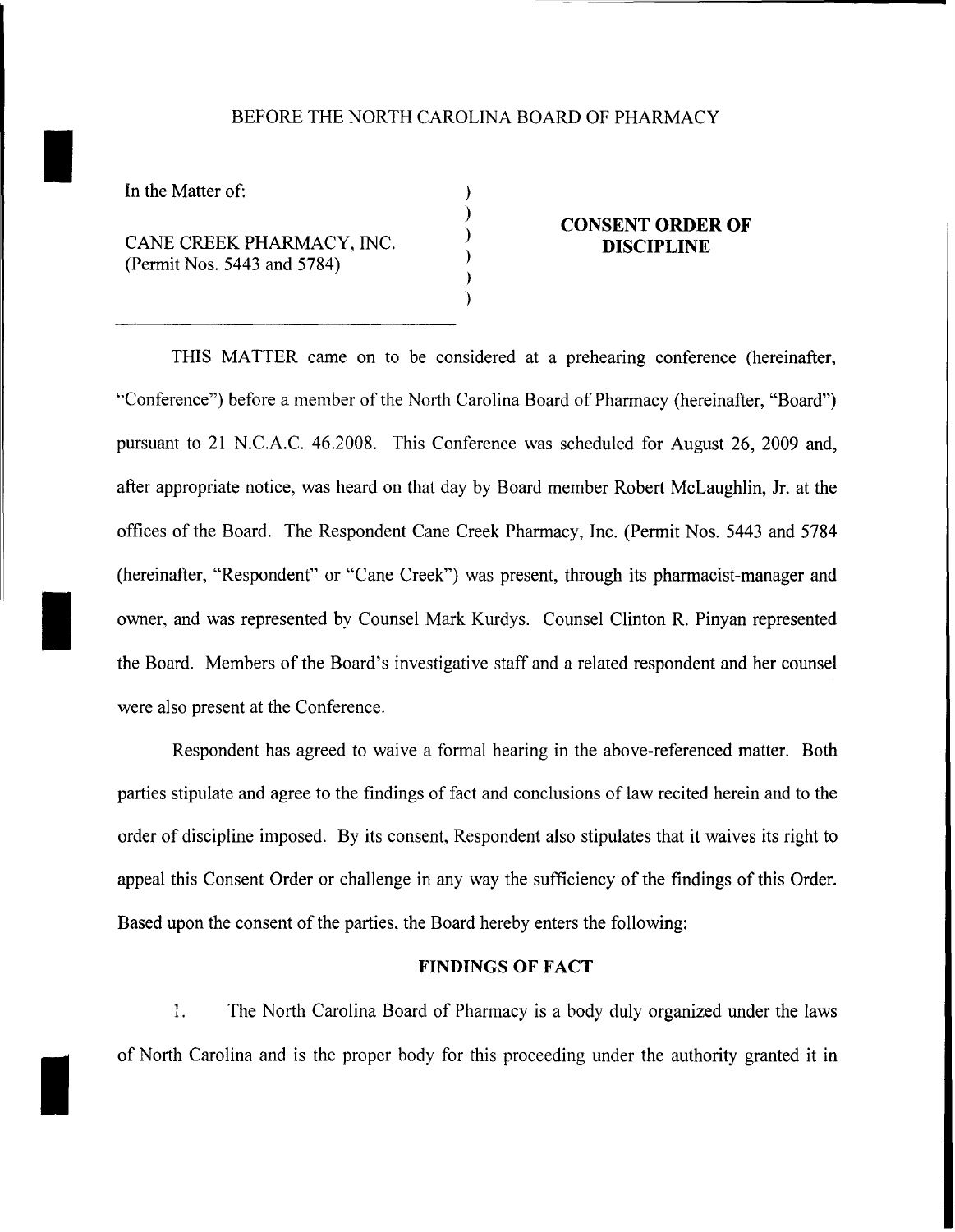Chapter 90 of the General Statutes of North Carolina, and the rules and regulations promulgated thereunder.

2. Respondent was, at all relevant times referred to herein, located at 66 Reta Road, Fairview, North Carolina and the holder of Permit No. 5443, issued by the Board. Respondent is currently located at 785 Cane Creek Road, Fletcher, North Carolina and the holder of Permit No. 5784, issued by the Board. Respondent is and was, at all relevant times referenced to herein, subject to the rules and regulations of the North Carolina Board of Pharmacy and the laws of the State of North Carolina.

3. The Board finds that, between approximately October 2007 and December 2008, Respondent failed to maintain an adequate system of inventory record-keeping and control to prevent and detect the diversion of controlled substances and failed to maintain inventories and records, as required by state and federal law.

I

I

4. Although Respondent's pharmacist manager for the period from October 2007 to October 2008 maintains she had completed all required inventories and that documentation thereof was present when her service as pharmacist-manager ended in October 2008, upon inspection in December 2008, Respondent did not maintain required inventories and records, including:

1. Invoices for pharmaceuticals, including but not limited to records of ordering or returns of schedule III through schedule V controlled substances, from August 2006 to March 2007;

ii. Records of biennial inventories from 2001, 2003, 2005 or 2007;

iii. A current policy and procedure manual.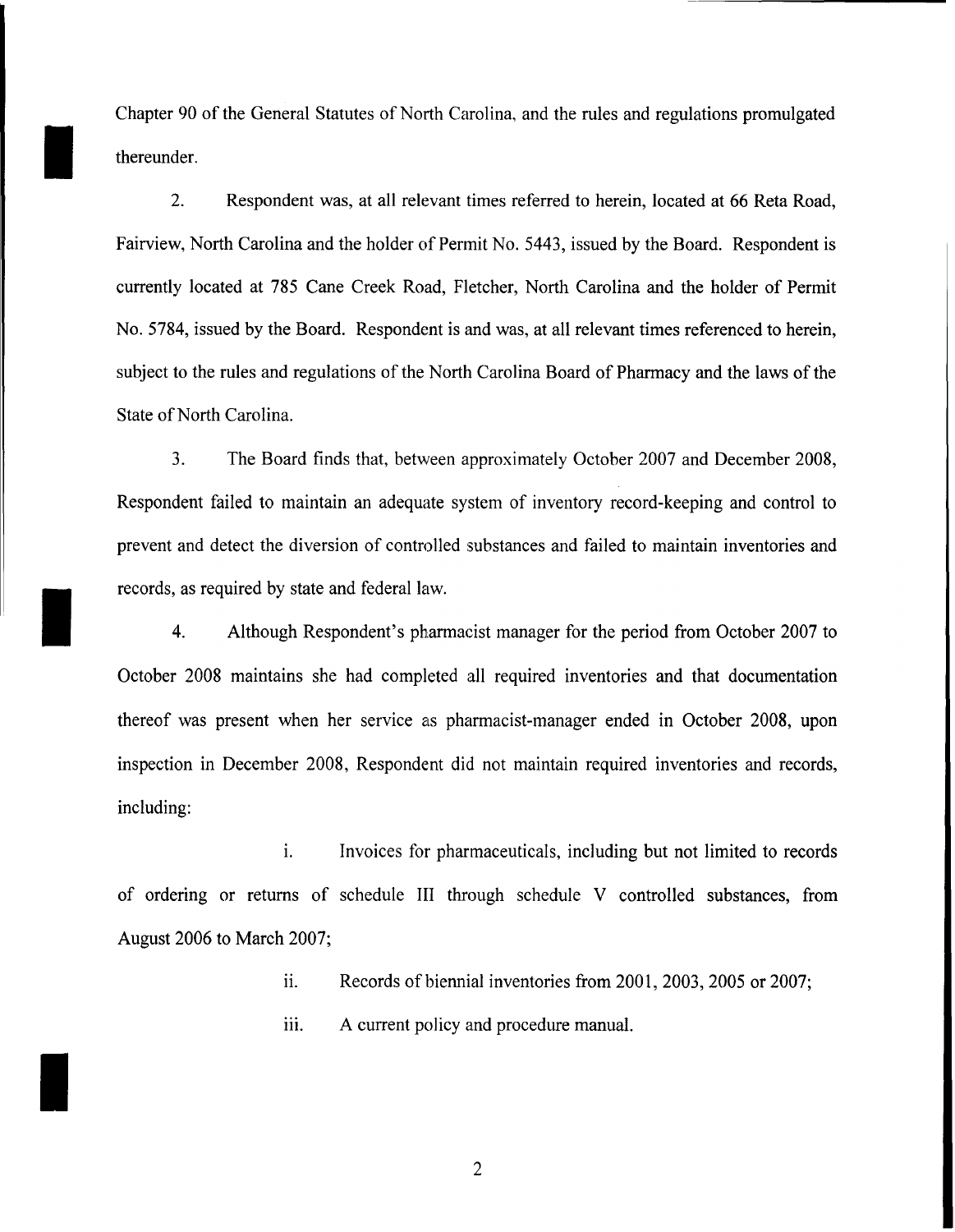5. Although Respondent's pharmaeist manager for the period form October 2007 to October 2008 denies it, the Board finds that at least some of the inventories and records that were missing from the pharmacy in December 2008 had been missing since at least the time that the current pharmacist-manager was employed with Respondent, in April 2008.

I

I

I

6. In or around November 2007, Respondent failed to assure that certain controlled substances were safe and secure within the pharmacy. As a result, one of Respondent's employees diverted from Respondent about 36 dosage units of controlled substances, including 20 dosage units of Percocet (a schedule II controlled substance), 8 dosage units of Diazepam (a schedule IV controlled substance), 5 dosage units of Darvocet (a schedule IV controlled substance) and 3 dosage units of Xanax (a schedule IV controlled substance).

7. After the November 2007 arrest, Respondent reported the loss to the DEA, but Respondent did not report the loss to the Board, as required by law.

8. While Respondent contends otherwise, the Board finds that, between at least April 2008 and December 2008, Respondent's physical facility failed to satisfy the requirements of North Carolina law. Respondent lacked sufficient floor space to ensure sanitation and quality of the product dispensed, lacked sufficient security to ensure that prescription drugs and controlled substances remained safe and secure within the pharmacy, and did not maintain equipment sufficiently to ensure the safety, sterility and purity of the products dispensed.

9. At various times during 2008, Respondent employed four technicians who were not registered with the Board as required by law.

10. On various dates in December 2008, Respondent scheduled more than two technicians to work under the supervision of one pharmacist without Board authorization. In addition, on various dates in December 2008, an excessive number of prescriptions was filled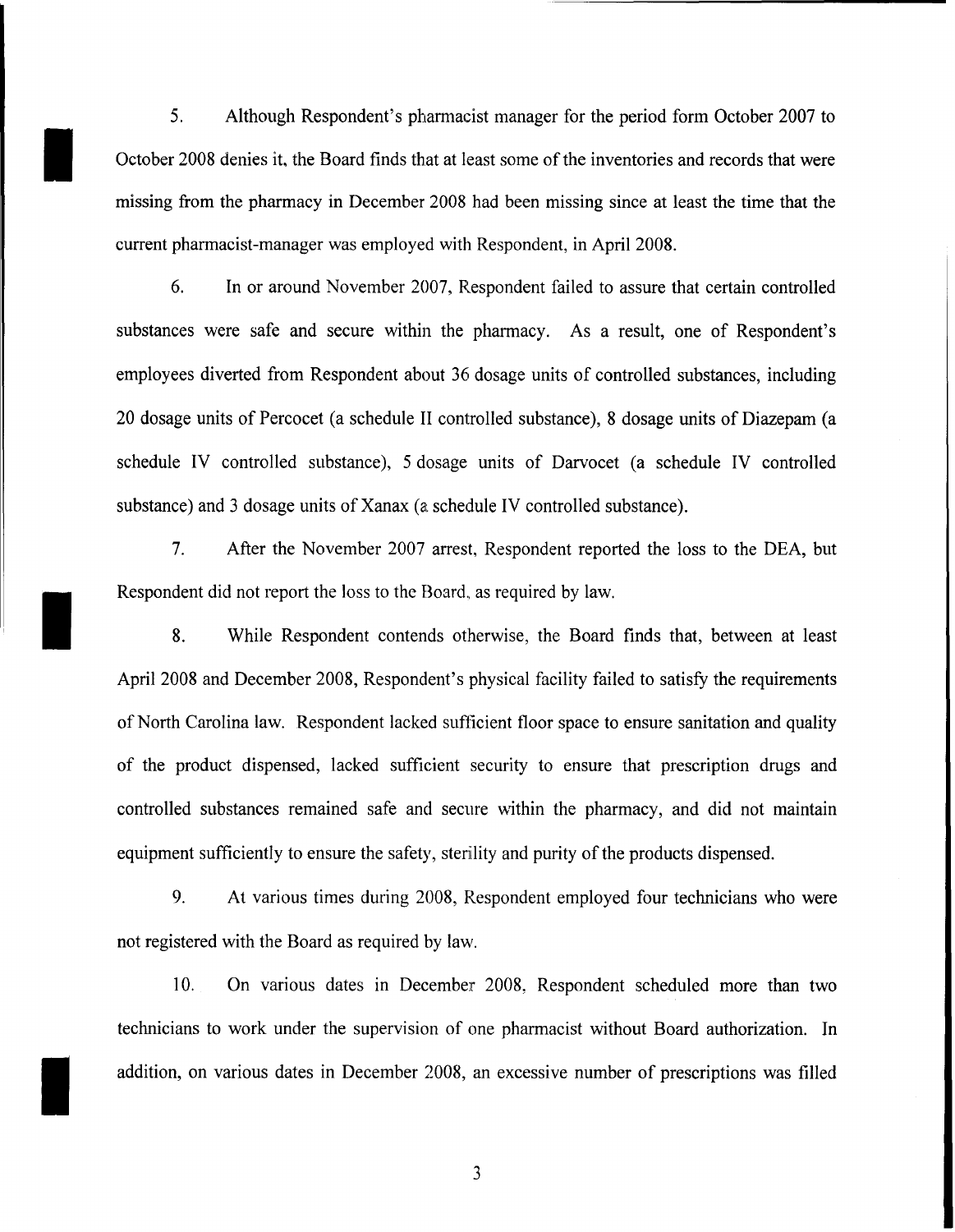without a sufficient number of pharmacists at such a rate as to pose a danger to public health and safety.

11. The investigation revealed no incidents of mid-filled prescriptions and no incident where a patient's heath or safety was adversely impacted by the deficiencies described above.

#### **CONCLUSIONS OF LAW**

1. All parties are properly before the Board, and the Board has jurisdiction over Respondent and the subject matter of this proceeding.

2. Respondent's conduct, as set out in the findings of fact above, constitutes grounds for discipline pursuant to N.C. Gen. Stat.  $\S$  90-85.38 because Respondent's acts were in violation of N.C. Gen. Stat. §§ 90-85. 15A(b) and (c), 90-85.21(a), 90-85.25(b), 90-85.38(b), 90-85.40(a), (c) and (f),  $90-106$  and  $90-108$ ; and 21 N.C.A.C. 46.1601, 46.1803, 46.1804, 46.1811, 46.2501, and 46. 2502(a) and (d).

## **CONCLUSIONS REGARDING DISCIPLINE**

Based upon the foregoing Findings of Fact and Conclusions of Law, and with the consent of Respondent, the Board enters the following:

I

I

### CONSENT **ORDER OF DISCIPLINE**

1. Respondent's pharmacy permit (Permit No. 5784) is hereby SUSPENDED for thirty (30) days. The suspension shall be stayed for a period of five (5) years. The stay is conditioned upon Respondent's compliance with the terms of this Consent Order. If at the end of the five (5) year period, Respondent has violated no terms of this Consent Order, Respondent shall not be required to serve the thirty (30) day suspension;

2. Within forty-five (45) days from the date of this order, Respondent shall submit to the Executive Director (a) a policies and procedures manual and (b) a securities manual. Those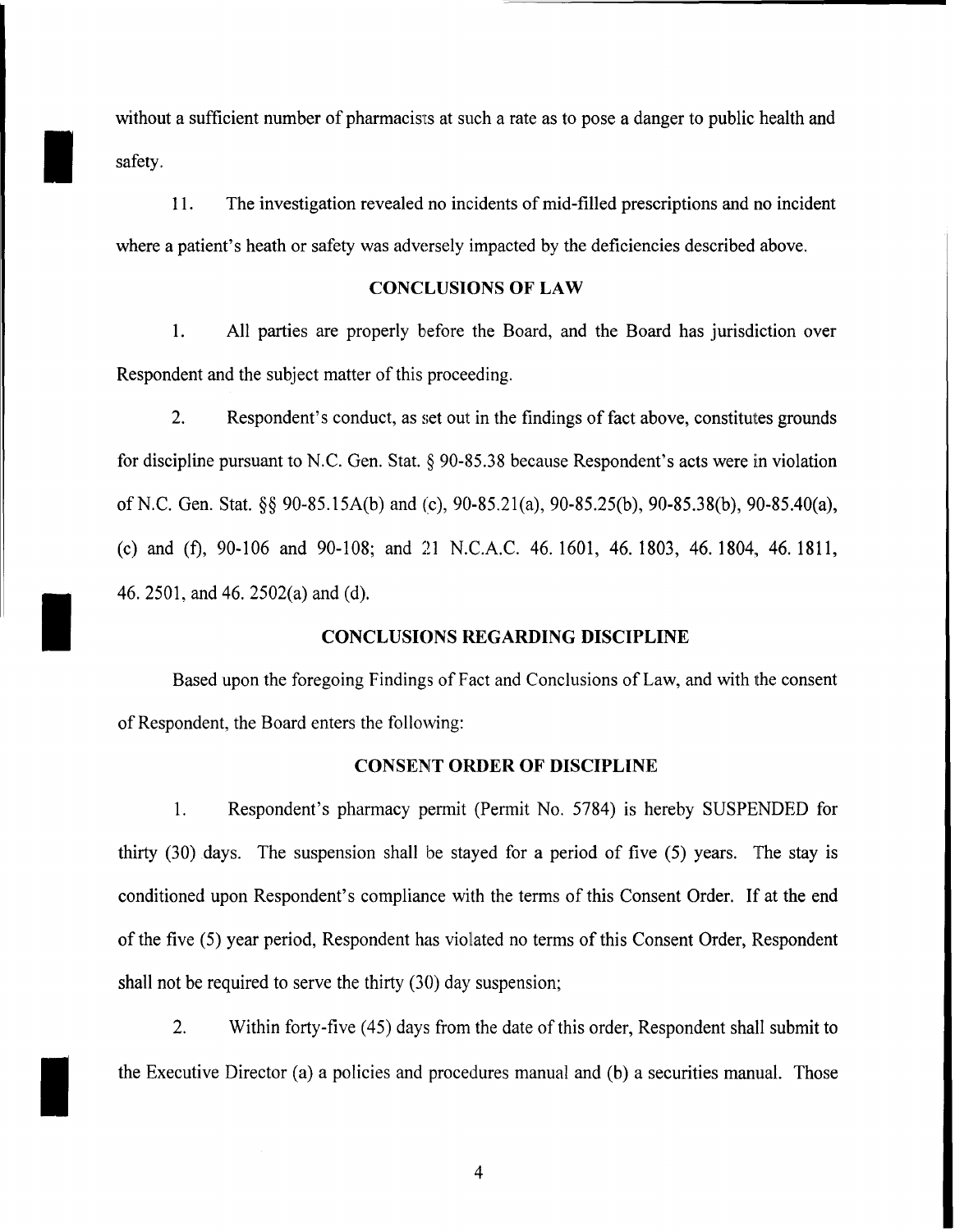manuals shall be adequate, in the discretion of the Executive Director, to ensure that there are adequate procedures in place, at a minimum, for (a) record-keeping and control to prevent and detect the diversion of controlled substances, (b) ensuring the sanitation, security and quality of the product dispensed, (c) ensuring the licensure of all pharmacists and registration of all technicians, (d) ensuring the adequate supervision of technicians, and (c) ensuring an adequate number of pharmacists for the volume of drugs dispensed.

- 3. For a period of five  $(5)$  years from the date of this order:
	- a. Respondent will notify the Board within fifteen (15) days of the date of employment of any person who, as any part of his or her job, has been employed to perform technical functions to assist the pharmacist in preparing and dispensing prescription medications;
- b. Respondent will notify the Board within fifteen (15) days of the change in status of any existing employee who, as any part of his or her job, begins status of any existing employee who, as any part of his or her job, begins to perform technical functions to assist the pharmacist in preparing and dispensing prescription medications;
	- c. Respondent will maintain a perpetual inventory on all schedule II controlled substances;
	- d. No less frequently than every 12 months, Respondent will perform an inventory on all controlled substances;
	- e. Respondent will maintain, in a format that is readily retrievable upon request by the Board, the items in subsections (c) and (d) above; and
	- f. Respondent will be subject to random inspection by the investigators from the Board.

5

I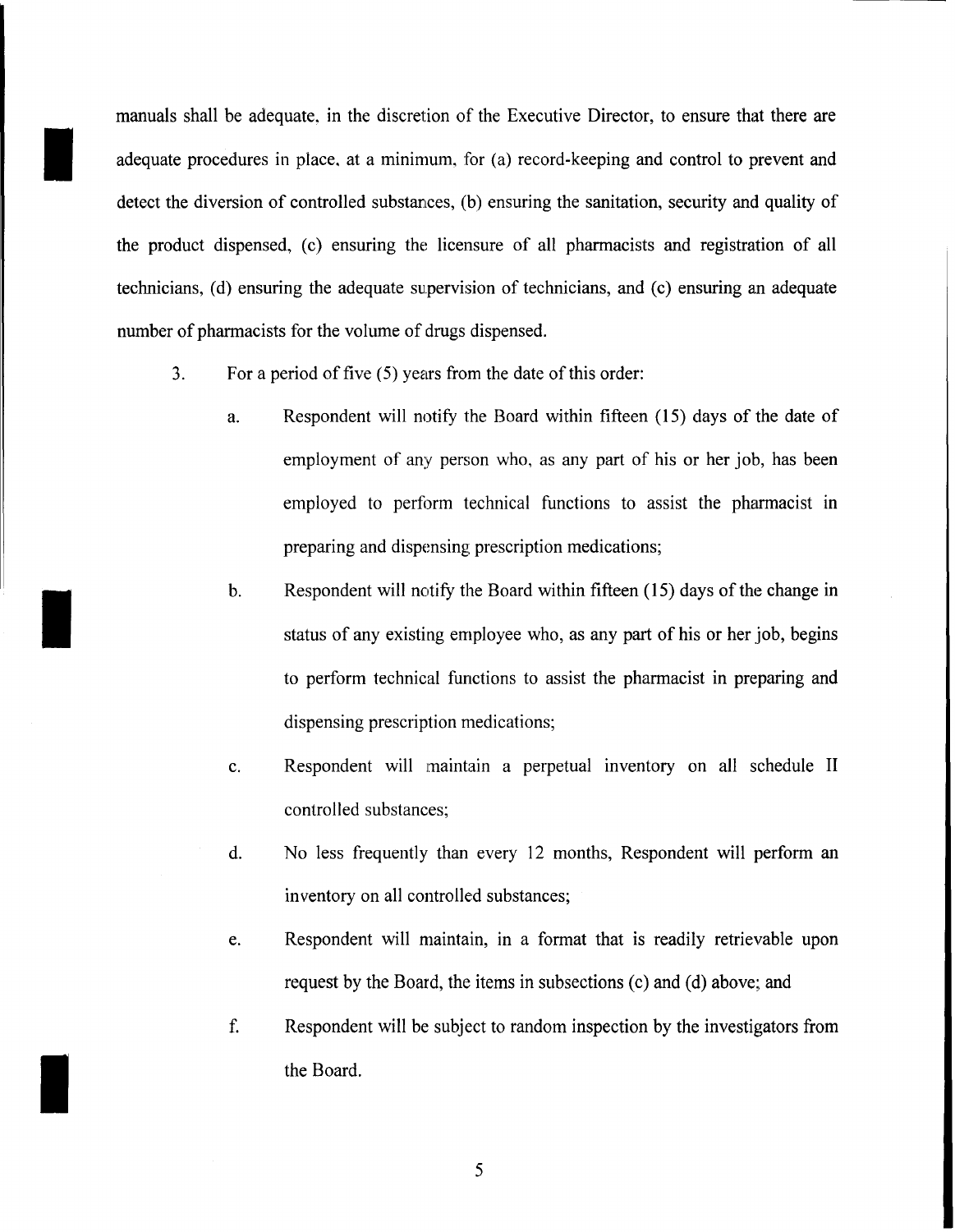4. Respondent shall violate no laws governing the practice of pharmacy or the distribution of drugs;

5. Respondent shall violate no rules and regulations of the Board;

6. If Respondent fails to comply with the terms or conditions of this Consent Order,

Respondent may be subject to additional disciplinary action by the Board.

This the  $2\pi$ <sup>bh</sup> day of  $0$  order  $\mu$ , 2009.

I

I

# NORTH CAROLINA BOARD OF PHARMACY

7 th By: ambbell, IV Jack W. Executive Director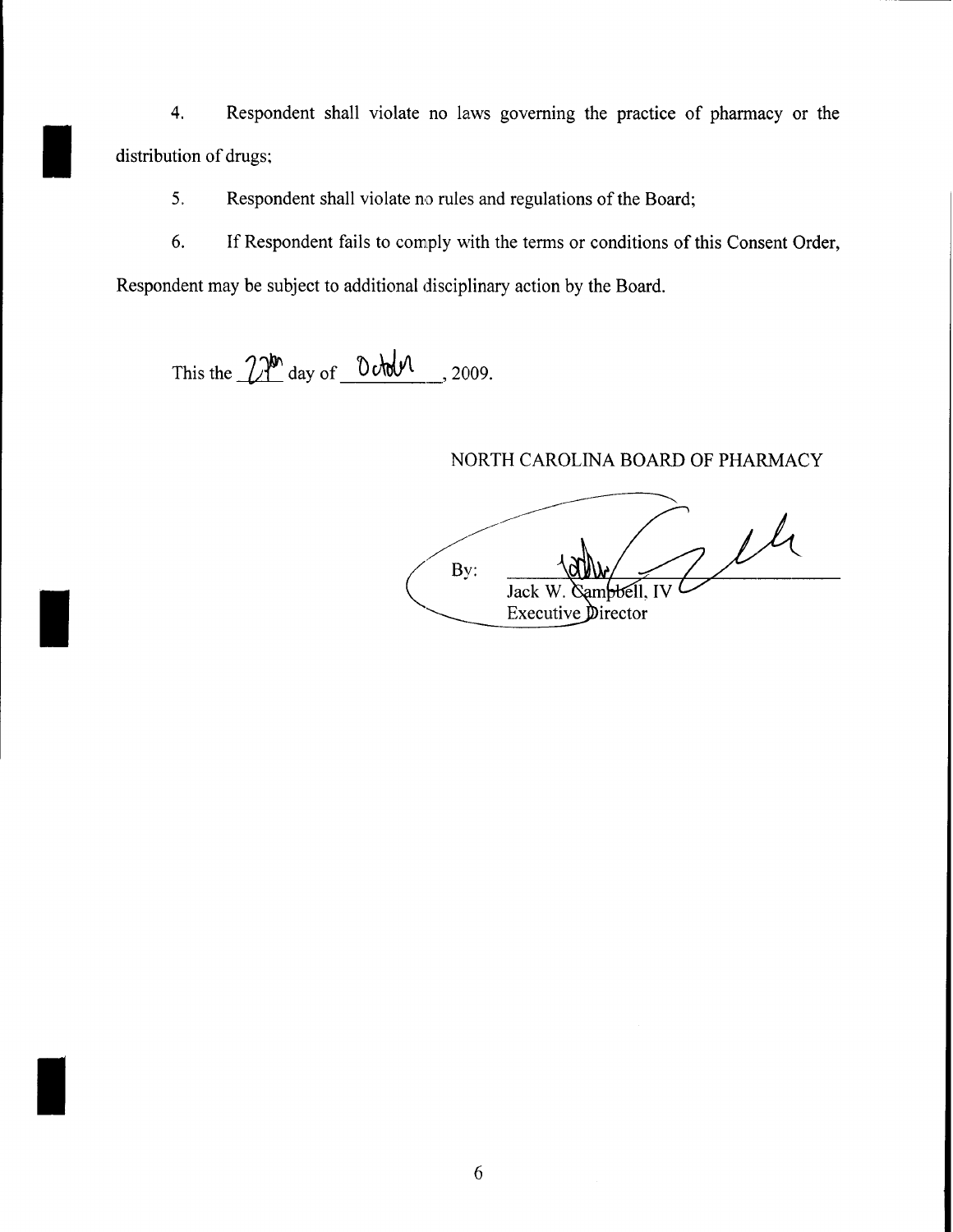Cane Creek Pharmacy, Inc. Permit No. 5784, has full knowledge that it has the right to a formal hearing, at which it would have the right to be represented at its expense by counsel, in this matter. The undersigned freely, knowingly and voluntarily waives such right by entering into this Consent Order. The undersigned understands and agrees that by entering into this Consent Order, it certifies that it has read the foregoing Consent Order and that it voluntarily consents to the terms and conditions set forth therein and relinquishes any right to judicial review of Board actions which may be taken concerning this matter. The undersigned further understands that should it violate the terms and conditions of this Consent Order, the Board may take additional disciplinary action. The undersigned understands and agrees that this Consent Order will not become effective unless and until approved by the Board. The undersigned understands that it has the right to have counsel of its choice review and advise it with respect to its rights and this Consent Order, and represents that it enters this Consent Order after consultation with its counsel or after knowingly and voluntarily choosing not to consult with counsel.

The undersigned certifies that its agent executing this Consent Order is duly authorized to accept the Consent Order on behalf of the permit holder and to bind the permit holder.

## ACCEPTED AND CONSENTED TO BY:

## CANE CREEK PHARMACY, INC. (Permit No. 5784)

Cane Creek Pharmary, Inc Date Oct 16. 2009 By: Royal Than  $\chi$ Title: President

**NORTH CAROLINA** 

Buncombe COUNTY

I, the undersigned Notary Public of the County and State aforesaid, do hereby certify that the following person(s) personally appeared before me this day, and each acknowledged the due execution of the foregoing document: Roger C. Floren, II

Date:  $10/16/09$ 



Cathy J. Merrill

My commission expires:  $9/18/10$